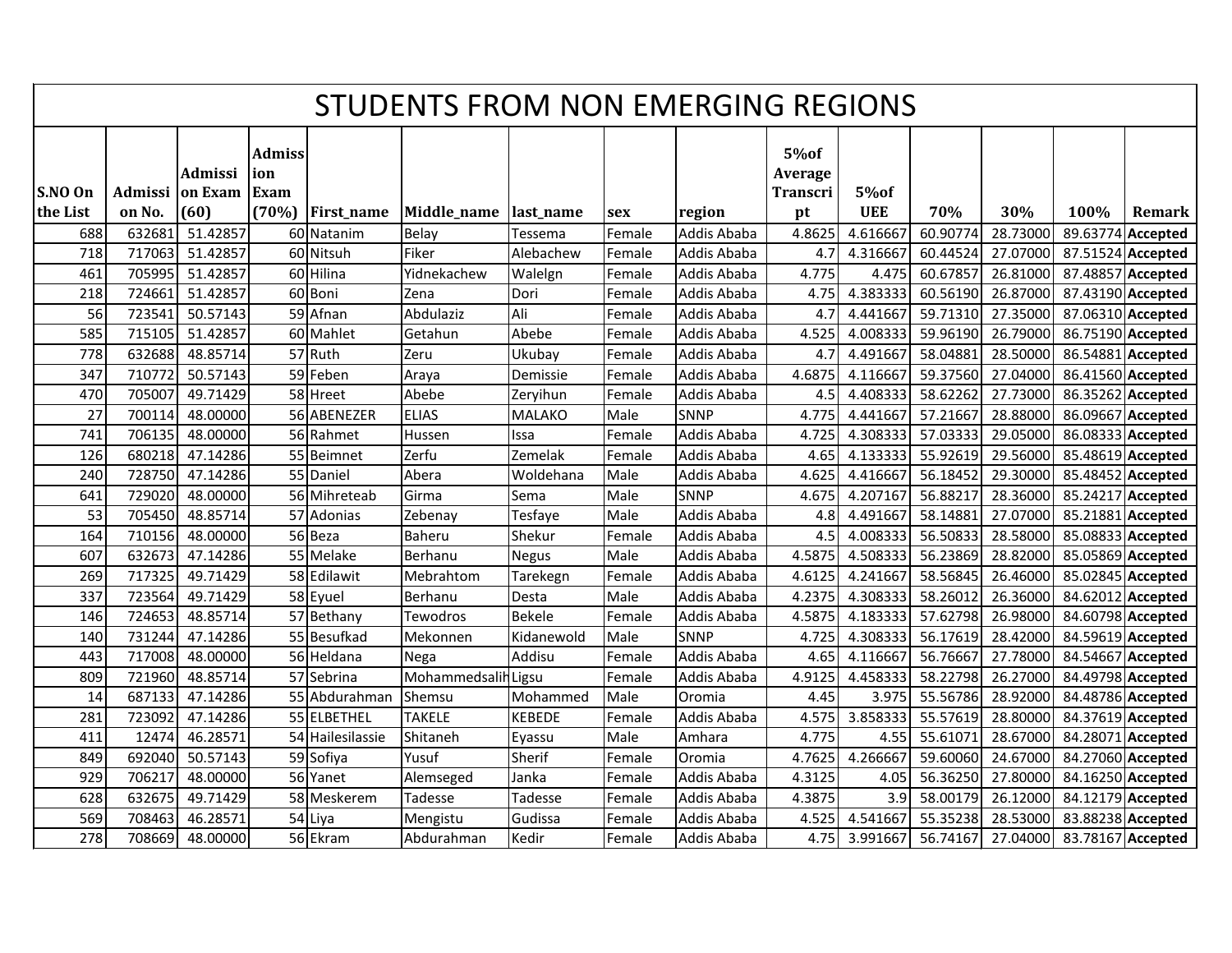|          |         |                 | <b>Admiss</b> |                   |                |                |        |                    | 5% of           |            |          |                                                     |      |                     |
|----------|---------|-----------------|---------------|-------------------|----------------|----------------|--------|--------------------|-----------------|------------|----------|-----------------------------------------------------|------|---------------------|
|          |         | <b>Admissi</b>  | ion           |                   |                |                |        |                    | <b>Average</b>  |            |          |                                                     |      |                     |
| S.NO On  | Admissi | on Exam         | <b>Exam</b>   |                   |                |                |        |                    | <b>Transcri</b> | 5% of      |          |                                                     |      |                     |
| the List | on No.  | (60)            | (70%)         | First_name        | Middle_name    | last_name      | sex    | region             | pt              | <b>UEE</b> | 70%      | 30%                                                 | 100% | Remark              |
| 30       | 717824  | 47.14286        |               | 55 Abenezer       | Abiyot         | Lemma          | Male   | Addis Ababa        | 4.5125          | 4.35       | 56.00536 | 27.77000                                            |      | 83.77536 Accepted   |
| 261      | 691912  | 47.14286        |               | 55 Ebanuf         | Gemechis       | Bernabas       | Male   | Oromia             | 4.725           | 4.316667   | 56.18452 | 27.59000                                            |      | 83.77452 Accepted   |
| 631      | 693880  | 45.42857        |               | 53 Michael        | Yemanewold     | Teklegiyorgis  | Male   | Addis Ababa        | 4.7125          | 4.25       | 54.39107 | 29.35000                                            |      | 83.74107 Accepted   |
| 403      | 705960  | 48.00000        |               | 56 Haben          | Habtu          | Hagos          | Female | Addis Ababa        | 4.5875          | 4.191667   | 56.77917 | 26.81000                                            |      | 83.58917 Accepted   |
| 666      | 700166  | 47.14286        |               | 55 Muse           | Philipos       | Wana           | Male   | SNNP               | 4.625           | 4.591667   | 56.35952 | 27.21000                                            |      | 83.56952 Accepted   |
| 716      | 712689  | 48.00000        |               | 56 Nikodimos      | Takele         | Aklilu         | Male   | Addis Ababa        | 4.3375          | 4.025      | 56.36250 | 27.19000                                            |      | 83.55250 Accepted   |
| 930      | 632700  | 46.28571        |               | 54 Yaphet Mesele- |                | Biru           | Male   | Addis Ababa        | 4.375           | 4.15       | 54.81071 | 28.69000                                            |      | 83.50071 Accepted   |
| 889      | 679215  | 46.28571        |               | 54 Tinsae         | Dejene         | Tefera         | Female | Amhara             | 4.675           | 4.125      | 55.08571 | 28.36000                                            |      | 83.44571 Accepted   |
| 599      | 680794  | 46.28571        |               | 54 Mehalye        | Solomon        | Mekonnon       | Female | Amhara             | 4.85            | 4.375      | 55.51071 | 27.93000                                            |      | 83.44071 Accepted   |
| 677      | 461031  | 46.28571        |               | 54 Naol           | Mosisa         | Legesse        | Male   | Oromia             | 4.8875          | 4.266667   | 55.43988 | 27.99000                                            |      | 83.42988 Accepted   |
| 158      | 705834  | 48.00000        |               | 56 BETHLEHEM      | <b>GADISSA</b> | <b>TAFFA</b>   | Female | Addis Ababa        | 4.6             | 4.216667   | 56.81667 | 26.57000                                            |      | 83.38667 Accepted   |
| 371      | 701921  | 49.71429        |               | 58 Fitsum         | Demelash       | Adugna         | Male   | SNNP               | 4.8625          | 4.416667   | 58.99345 | 24.39000                                            |      | 83.38345 Accepted   |
| 19       | 728712  | 45.42857        |               | 53 Abel           | Ayele          | Tadesse        | Male   | Addis Ababa        | 4.5625          | 4.383333   | 54.37440 | 28.86000                                            |      | 83.23440 Accepted   |
| 430      | 688226  | 47.14286        |               | 55 Hawi           | Guta           | Tullu          | Female | Oromia             | 4.5625          | 4.35       | 56.05536 | 27.17000                                            |      | 83.22536 Accepted   |
| 830      | 717962  | 48.00000        |               | 56 SHALOM         | DEREJE         | <b>GETANEH</b> | Female | Addis Ababa        | 4.6             | 4.208333   | 56.80833 | 26.28000                                            |      | 83.08833 Accepted   |
| 172      | 691692  | 48.00000        |               | 56 Biftu          | Dereje         | Negassa        | Female | Oromia             | 4.5875          | 3.916667   | 56.50417 | 26.49000                                            |      | 82.99417 Accepted   |
| 746      | 706144  | 46.28571        |               | 54 REDIET         | <b>TEGENE</b>  | <b>ASSEFA</b>  | Female | Addis Ababa        | 4.675           | 4.175      | 55.13571 | 27.85000                                            |      | 82.98571 Accepted   |
| 836      | 717079  | 46.28571        |               | 54 Sifen          | Dereje         | Melaku         | Female | Addis Ababa        | 4.45            | 4.041667   | 54.77738 | 28.19000                                            |      | 82.96738 Accepted   |
| 414      | 135843  | 46.28571        |               | 54 Haimanot       | Tegegn         | Sisay          | Female | Amhara             | 4.625           | 4.357142   | 55.26786 | 27.63000                                            |      | 82.89786 Accepted   |
| 794      | 720224  | 47.14286        |               | 55 Samuel         | Guish          | Assemehegn     | Male   | Addis Ababa        | 4.4875          | 3.966667   | 55.59702 | 27.23000                                            |      | 82.82702 Accepted   |
| 649      | 693884  | 46.28571        |               | 54 Mintesinot     | Tigistu        | Gidreta        | Male   | Addis Ababa        | 4.775           | 4.183333   | 55.24405 | 27.57000                                            |      | 82.81405 Accepted   |
| 100      | 704929  | 48.00000        |               | 56 Atnatiyos      | Gizachew       | Guluma         | Male   | <b>Addis Ababa</b> | 4.5625          | 4.266667   | 56.82917 | 25.96000                                            |      | 82.78917 Accepted   |
| 838      | 724719  | 47.14286        |               | 55 Simersen       | Demissie       | Wordofa        | Female | Addis Ababa        | 4.7             | 3.933333   | 55.77619 | 26.96000                                            |      | 82.73619 Accepted   |
| 162      | 209296  | 46.28571        |               | 54 Beyan          | Gudeta         | Godana         | Male   | Oromia             | 4.8125          | 4.3        | 55.39821 | 27.33000                                            |      | 82.72821 Accepted   |
| 76       | 688396  | 47.14286        |               | 55 Anatoli        |                | Olana          | Female | Oromia             | 4.2375          | 4.025      | 55.40536 | 27.30000                                            |      | 82.70536 Accepted   |
| 606      | 721261  | 46.28571        |               | 54 Meklit         | Astatekie      | Lulseged       | Female | Addis Ababa        | 4.45            | 3.841667   | 54.57738 | 28.11000                                            |      | 82.68738 Accepted   |
| 790      |         | 711307 48.00000 |               | 56 Samuel         | Tsegaye        | Teshome        | Male   | Addis Ababa        |                 |            |          | 4.8375 4.408333 57.24583 25.42000 82.66583 Accepted |      |                     |
| 490      | 693087  | 47.14286        |               | 55 isabel         | nani           | sintayehu      | Female | Oromia             | 4.6375          | 4.15       |          | 55.93036 26.72000 82.65036 Accepted                 |      |                     |
| 459      | 729000  | 47.14286        |               | 55 Hidaya         | Nuredin        | <b>Busera</b>  | Female | Addis Ababa        | 4.6625          | 4.108333   |          | 55.91369 26.72000                                   |      | 82.63369 Accepted   |
| 842      | 688292  | 46.28571        |               | 54 Siraj          | Abdulkerim     | Yasin          | Male   | Oromia             | 4.4625          | 4.433333   |          | 55.18155 27.33000                                   |      | 82.51155 Not Accept |
| 774      | 632687  | 47.14286        |               | 55 Ruhama         | Kifle          | Semu           | Female | Addis Ababa        | 4.5375          | 4.391667   | 56.07202 | 26.42000                                            |      | 82.49202 Not Accept |
| 961      | 700192  | 46.28571        |               | 54 Yohana         | Getinet        | Asrat          | Female | <b>SNNP</b>        | 4.2125          | 4.458333   |          | 54.95655 27.53000                                   |      | 82.48655 Not Accept |
| 503      | 705010  | 48.00000        |               | 56 Kaleab         | Getachew       | Abebaw         | Male   | Addis Ababa        | 4.5375          | 4.125      |          | 56.66250 25.73000                                   |      | 82.39250 Not Accept |
| 500      | 693089  | 46.28571        |               | 54 Kalabe         | Tilahun        | <b>Bekele</b>  | Male   | Oromia             | 4.6625          | 4.208333   |          | 55.15655 27.20000                                   |      | 82.35655 Not Accept |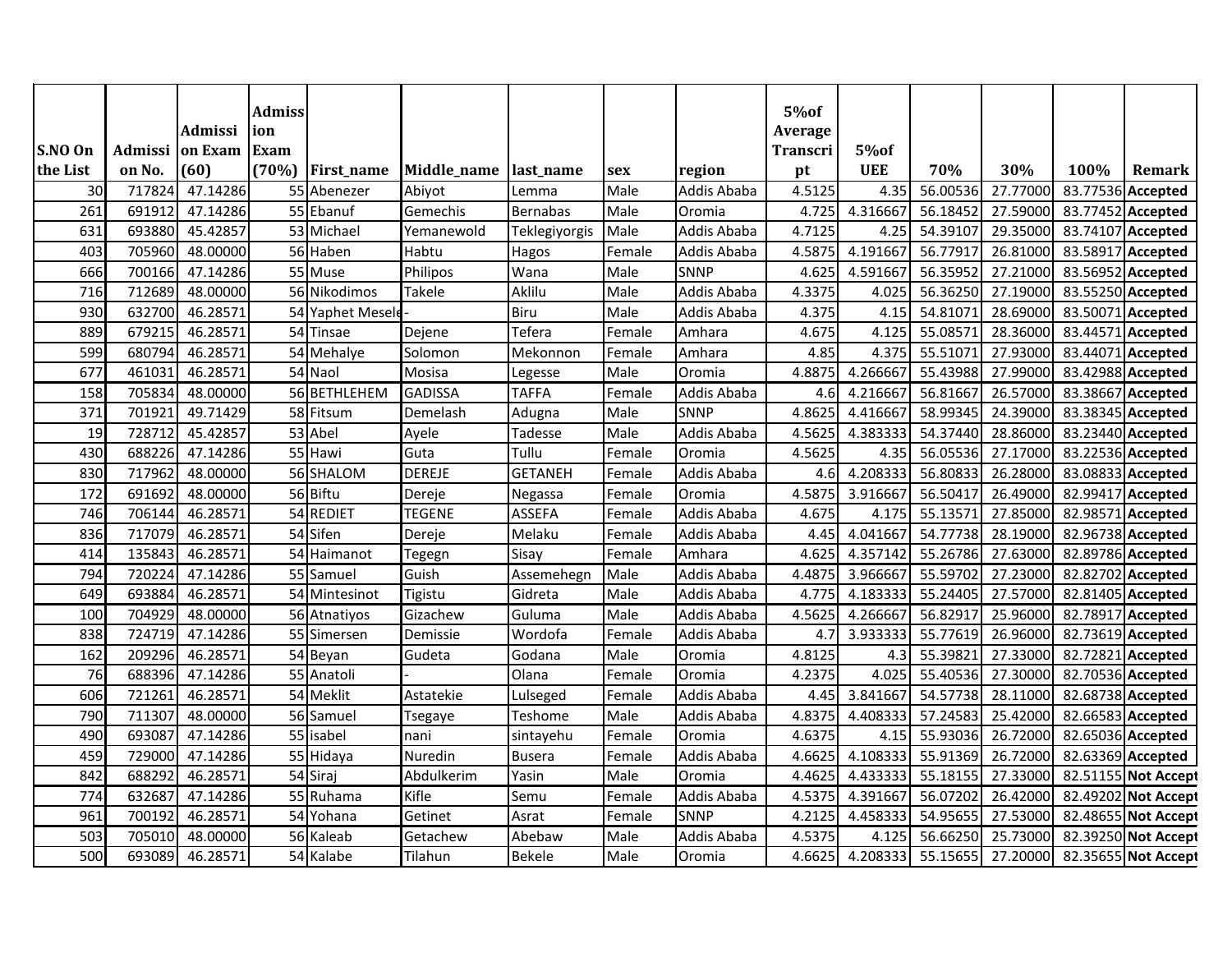| S.NO On  | Admissi | Admissi<br>on Exam | <b>Admiss</b><br> ion<br>Exam |                |               |                            |        |             | 5% of<br>Average<br><b>Transcri</b> | 5% of      |          |          |      |                                       |
|----------|---------|--------------------|-------------------------------|----------------|---------------|----------------------------|--------|-------------|-------------------------------------|------------|----------|----------|------|---------------------------------------|
| the List | on No.  | (60)               | (70%)                         | First_name     | Middle_name   | last_name                  | sex    | region      | pt                                  | <b>UEE</b> | 70%      | 30%      | 100% | Remark                                |
| 201      | 728744  | 46.28571           |                               | 54 Bisrat      | Teferi        | Mamo                       | Male   | sidama      | 4.4375                              | 4.116667   | 54.83988 | 27.49000 |      | 82.32988 Not Accept                   |
| 668      | 686733  | 45.42857           |                               | 53 Nafkot      | Wondu         | <b>Bogale</b>              | Female | Oromia      | 4.7                                 | 4.291667   | 54.42024 | 27.90000 |      | 82.32024 Not Accept                   |
| 283      | 636282  | 47.14286           |                               | 55 Eleni       | Temesgen      | <b>Woldyohannes Female</b> |        | Addis Ababa | 4.525                               |            | 55.66786 | 26.62000 |      | 82.28786 Not Accept                   |
| 618      | 706070  | 47.14286           |                               | 55 Meron       | Kassahun      | Shibeshi                   | Female | Addis Ababa | 4.425                               | 4.025      | 55.59286 | 26.68000 |      | 82.27286 Not Accept                   |
| 592      | 706058  | 46.28571           |                               | 54 Markeza     | <b>Bisrat</b> | Kebede                     | Female | Addis Ababa | 4.3                                 | 3.883333   | 54.46905 | 27.79000 |      | 82.25905 Not Accept                   |
| 166      | 723061  | 46.28571           |                               | 54 Bezawit     | Assefa        | Getachew                   | Female | Addis Ababa | 4.6375                              | 4.266667   | 55.18988 | 27.05000 |      | 82.23988 Not Accept                   |
| 104      | 416943  | 46.28571           |                               | 54 Ayantu      | Tilaye        | Tesemma                    | Female | Addis Ababa | 4.7875                              | 4.191667   | 55.26488 | 26.94000 |      | 82.20488 Not Accept                   |
| 996      | 723314  | 48.00000           |                               | 56 Yoseph      | Alemayehu     | <b>Berhe</b>               | Male   | Addis Ababa | 4.475                               | 4.033333   | 56.50833 | 25.56000 |      | 82.06833 Not Accept                   |
| 862      | 692042  | 47.14286           |                               | 55 Sumeya      | Murad         | Muzemil                    | Female | Oromia      | 4.575                               | 3.975      | 55.69286 | 26.29000 |      | 81.98286 Not Accept                   |
| 644      | 724440  | 47.14286           |                               | 55 Mikias      | Goitom        | Solomon                    | Male   | Addis Ababa | 4.7875                              | 4.016667   | 55.94702 | 25.97000 |      | 81.91702 Not Accept                   |
| 471      | 728785  | 46.28571           |                               | 54 Hruy        | Aschalew      | Yasab                      | Male   | sidama      | 4.0625                              | 4.075      | 54.42321 | 27.44000 |      | 81.86321 Not Accept                   |
| 848      | 727891  | 47.14286           |                               | 55 Sofia       | nurhussan     | Ahmed                      | F.     | Saudi       | 4.8875                              | 3.908333   | 55.93869 | 25.92000 |      | 81.85869 Not Accept                   |
| 286      | 715769  | 47.14286           |                               | 55 Elham       | Selhadin      | Meles                      | Female | Addis Ababa | 4.5625                              | 4.1        | 55.80536 | 26.05000 |      | 81.85536 Not Accept                   |
| 527      | 708982  | 48.00000           |                               | 56 Kibrom      | Gebreselassie | Gidey                      | Male   | Addis Ababa | 4.75                                | 4.2        | 56.95000 | 24.89000 |      | 81.84000 Not Accept                   |
| 390      | 708684  | 48.00000           |                               | 56 Genet       | Asabu         | Demeke                     | Female | Addis Ababa | 4.6                                 | 4.125      | 56.72500 | 24.89000 |      | 81.61500 Not Accept                   |
| 262      | 688194  | 45.42857           |                               | 53 Ebisa       | Fayera        | Deressa                    | Male   | Oromia      | 4.5625                              | 4.458333   | 54.44940 | 27.14000 |      | 81.58940 Not Accept                   |
| 818      | 729824  | 46.28571           |                               | 54 Selome      | Wondimu       | Worku                      | Female | sidama      | 4.375                               | 3.925      | 54.58571 | 26.94000 |      | 81.52571 Not Accept                   |
| 111      | 728720  | 46.28571           |                               | 54 Azarias     | Abera         | Galama                     | Male   | <b>SNNP</b> | 4.4625                              | 4.225      | 54.97321 | 26.51000 |      | 81.48321 Not Accept                   |
| 489      | 720479  | 46.28571           |                               | 54 Intisar     | Hussien       | <b>Biza</b>                | Female | Addis Ababa | 4.825                               | 4.216667   | 55.32738 | 26.13000 |      | 81.45738 Not Accept                   |
| 576      | 710625  | 46.28571           |                               | 54 Lydia       | Getu          | Kassaye                    | Female | Addis Ababa | 4.4375                              | 4.025      | 54.74821 | 26.67000 |      | 81.41821 Not Accept                   |
| 806      | 707586  | 47.14286           |                               | 55 seblewongel | Aklilu        | Tesfaye                    | Female | Addis Ababa | 4.525                               | 4.066667   | 55.73453 | 25.58000 |      | 81.31453 Not Accept                   |
| 168      | 721206  | 46.28571           |                               | 54 Bezawit     | Tesfaye       | Hailu                      | Female | Addis Ababa | 4.4625                              | 4.1        | 54.84821 | 26.46000 |      | 81.30821 Not Accept                   |
| 370      | 632657  | 46.28571           |                               | 54 Fitsum      | Feseha        | Gebremariam                | Male   | Addis Ababa | 4.4375                              | 4.483333   | 55.20655 | 25.93000 |      | 81.13655 Not Accept                   |
| 121      | 725894  | 46.28571           |                               | 54 Beemnet     | Sisay         | Regasa                     | Female | Addis Ababa | 4.5375                              | 4.058333   | 54.88155 | 26.21000 |      | 81.09155 Not Accept                   |
| 574      | 718794  | 46.28571           |                               | 54 Loza        | Yonas         | Adugna                     | Female | Addis Ababa | 4.4                                 | 3.883333   | 54.56905 | 26.50000 |      | 81.06905 Not Accept                   |
| 142      | 724652  | 46.28571           |                               | 54 Betelhem    | Andarge       | Kebede                     | Female | Addis Ababa | 4.675                               | 4.166667   | 55.12738 | 25.92000 |      | 81.04738 Not Accept                   |
| 83       |         | 687933 46.28571    |                               | 54 Arefat      | Mohammed      | Kiar                       | Male   | Oromia      | 4.7625                              | 4.066667   |          |          |      | 55.11488 25.90000 81.01488 Not Accept |
| 453      | 705000  | 48.00000           |                               | 56 Hermela     | Tessema       | Angessa                    | Female | Addis Ababa | 4.475                               | 4.166667   | 56.64167 |          |      | 24.36000 81.00167 Not Accept          |
| 566      | 705502  | 46.28571           |                               | 54 Lielena     | Kassahun      | Abebe                      | Female | Addis Ababa | 4.7375                              | 4.233333   | 55.25655 |          |      | 25.73000 80.98655 Not Accept          |
| 155      | 708653  | 46.28571           |                               | 54 Bethelhem   | Getish        | Tekle                      | Female | Addis Ababa | 4.4625                              | 4.083333   | 54.83155 | 26.15000 |      | 80.98155 Not Accept                   |
| 297      | 725951  | 46.28571           |                               | 54 EMAN        | EBRAHIM       | <b>MOHAMMED</b>            | Female | Addis Ababa | 4.6125                              | 4.208333   | 55.10655 | 25.87000 |      | 80.97655 Not Accept                   |
| 626      | 98622   | 46.28571           |                               | 54 Meseret     | Amare         | Ayenew                     | Female | Amhara      | 4.65                                | 3.983333   | 54.91905 | 26.03000 |      | 80.94905 Not Accept                   |
| 369      | 700137  | 45.42857           |                               | 53 Fitsum      | Wodajo        | Anjulo                     | Male   | <b>SNNP</b> | 4.5375                              | 4.408333   | 54.37440 | 26.50000 |      | 80.87440 Not Accept                   |
| 326      | 565425  | 48.00000           |                               | 56 Etsubtsega  | Abebe         | Hirgato                    | Female | <b>SNNP</b> | 4.4875                              | 4.041667   | 56.52917 |          |      | 24.00000 80.52917 Not Accept          |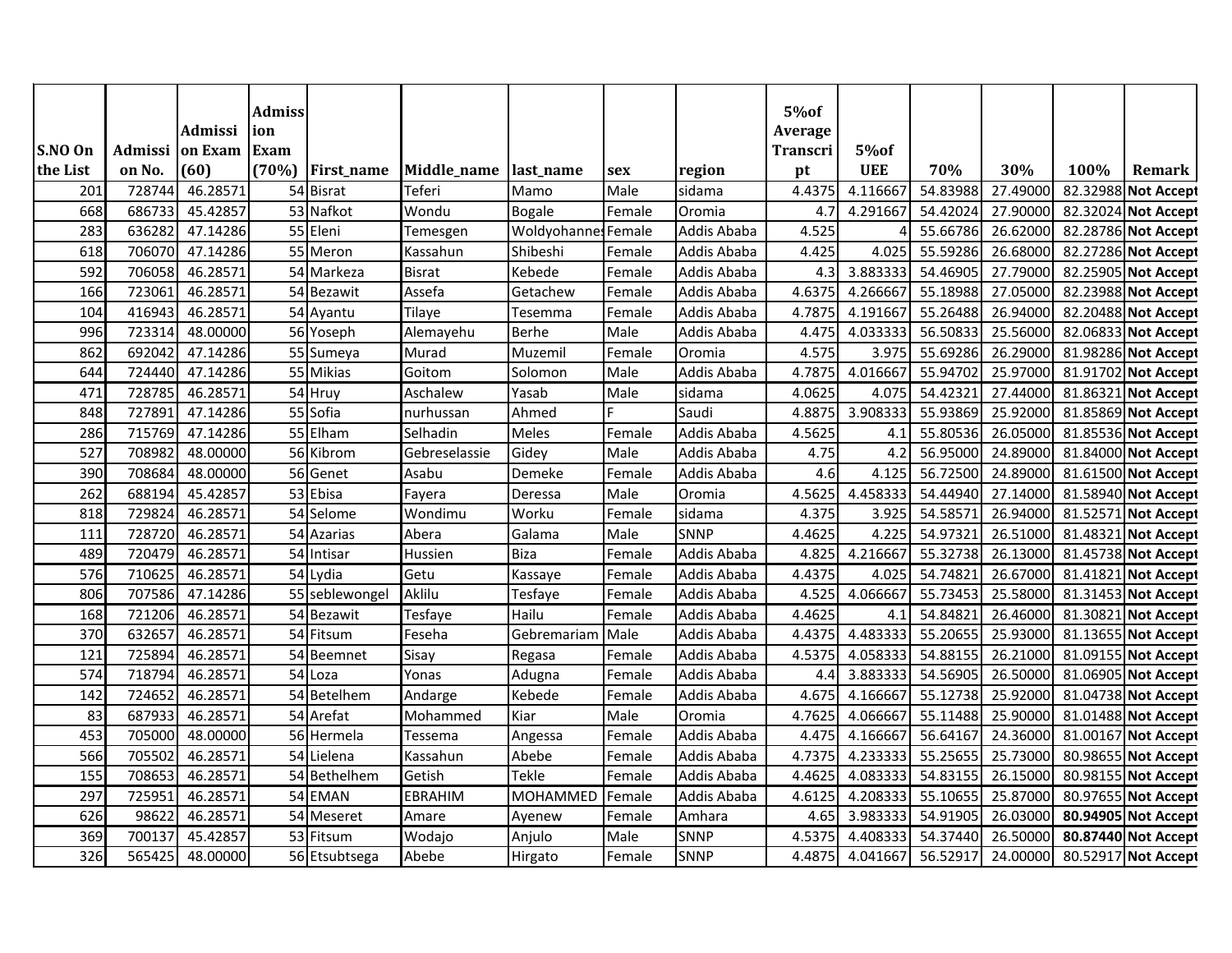|          |        |                 | <b>Admiss</b> |               |               |                         |        |                    | 5% of          |            |          |          |      |                     |
|----------|--------|-----------------|---------------|---------------|---------------|-------------------------|--------|--------------------|----------------|------------|----------|----------|------|---------------------|
|          |        | Admissi         | ion           |               |               |                         |        |                    | <b>Average</b> |            |          |          |      |                     |
| S.NO On  |        | Admissi on Exam | <b>Exam</b>   |               |               |                         |        |                    | Transcri       | 5%of       |          |          |      |                     |
| the List | on No. | (60)            | (70%)         | First_name    | Middle_name   | last_name               | sex    | region             | pt             | <b>UEE</b> | 70%      | 30%      | 100% | Remark              |
| 831      | 714271 | 46.28571        |               | 54 Shalom     | Derese        | Degefa                  | Female | Addis Ababa        | 4.675          | 3.925      | 54.88571 | 25.53000 |      | 80.41571 Not Accept |
| 198      | 632645 | 46.28571        |               | 54 Biruktawit | Tibebu        | Yihune                  | Female | Addis Ababa        | 4.275          | 3.925      | 54.48571 | 25.91000 |      | 80.39571 Not Accept |
| 832      | 539293 | 45.42857        |               | 53 SHEMBELELA | <b>MARKOS</b> | <b>GEBREMICHAE Male</b> |        | Addis Ababa        | 4.9            | 4.358333   | 54.68690 | 25.55000 |      | 80.23690 Not Accept |
| 339      | 717361 | 47.14286        |               | 55 Eyuel      | Ayehu         | Legesse                 | Male   | Addis Ababa        | 4.0875         | 3.983333   | 55.21369 | 25.00000 |      | 80.21369 Not Accept |
| 352      | 693051 | 49.71429        |               | 58 Feriha     | Ahmed         | Yuya                    | Female | Oromia             | 4.4375         | 3.85       | 58.00179 | 22.14000 |      | 80.14179 Not Accept |
| 184      | 565400 | 48.00000        |               | 56 Biruk      | Abebe         | Dotamo                  | Male   | <b>SNNP</b>        | 4.75           | 4.358333   | 57.10833 | 23.01000 |      | 80.11833 Not Accept |
| 768      | 724709 | 46.28571        |               | 54 Robel      | Melaku        | Kebede                  | Male   | Addis Ababa        | 4.425          | 4.091667   | 54.80238 | 25.20000 |      | 80.00238 Not Accept |
| 134      | 700123 | 46.28571        |               | 54 Bereket    | Petros        | Mengistu                | Male   | <b>SNNP</b>        | 4.7625         | 4.408333   | 55.45655 | 24.52000 |      | 79.97655 Not Accept |
| 974      | 715162 | 46.28571        |               | 54 Yonas      | Tensay        | <b>Tadesse</b>          | Male   | Addis Ababa        | 4.425          | 4.308333   | 55.01905 | 24.79000 |      | 79.80905 Not Accept |
| 687      | 461034 | 46.28571        |               | 54 Natan      | Samuel        | Herega                  | Male   | Oromia             | 4.875          | 4.4        | 55.56071 | 24.09000 |      | 79.65071 Not Accept |
| 493      | 686718 | 45.42857        |               | 53 Jalanne    | Nuru          | Mohammed                |        | Oromia             | 4.8125         | 4.333333   | 54.57440 | 24.88000 |      | 79.45440 Not Accept |
| 732      | 710207 | 46.28571        |               | 54 Ortir      | Lukman        | Yusuf                   | Female | Addis Ababa        | 4.5875         | 3.85       | 54.72321 | 24.49000 |      | 79.21321 Not Accept |
| 665      | 719942 | 46.28571        |               | 54 Munir      | Mohammed      | Abubeker                | Male   | Addis Ababa        | 4.6875         | 3.991667   | 54.96488 | 24.23000 |      | 79.19488 Not Accept |
| 444      | 705978 | 48.00000        |               | 56 Helen      | Souren        | Ardashes                | Female | Addis Ababa        | 4.4625         | 3.933333   | 56.39583 | 22.06000 |      | 78.45583 Not Accept |
| 393      | 128128 | 42.00000        |               | 49 Getasew    | Belay         | Adane                   | Male   | Amhara?            | 4.575          | 3.906667   | 50.48167 | 27.64000 |      | 78.12167 Not Accept |
| 21       | 648755 | 46.28571        |               | 54 Abel       | Maireg        | Gebremichael            | Male   | Addis Ababa        | 4.4            | 4.316667   | 55.00238 | 22.88000 |      | 77.88238 Not Accept |
| 954      | 706730 | 48.00000        |               | 56 Yerama     | Serawit       | Amene                   | Female | Addis Ababa        | 4.475          | 4.333333   | 56.80833 | 20.12000 |      | 76.92833 Not Accept |
| 118      | 697265 | 47.14286        |               | 55 Beabgela   | Gelaneh       | Gedebo                  | Female | <b>SNNP</b>        | 4.4625         | 3.95       | 55.55536 | 21.36000 |      | 76.91536 Not Accept |
| 1008     | 150595 | 45.42857        |               | 53 Zinat      | Kemal         | Eshetu                  | Female | Amhara             | 4.85           | 4.391667   | 54.67024 | 22.11000 |      | 76.78024 Not Accept |
| 843      | 643109 | 47.14286        |               | 55 Sisay      | Abrha         | <b>Tekle</b>            | Male   | <b>Addis Ababa</b> | 4.7375         | 4.191667   | 56.07202 | 20.58000 |      | 76.65202 Not Accept |
| 988      | 700195 | 45.42857        |               | 53 Yordanos   | Haliso        | Hanjalo                 | Male   | <b>SNNP</b>        | 4.75           | 4.283333   | 54.46190 | 21.96000 |      | 76.42190 Not Accept |
| 1003     | 717104 | 48.85714        |               | 57 Zemichael  | Kiros         | Desta                   | Male   | Addis Ababa        | 4.625          | 4.3        | 57.78214 |          |      | 57.78214 Not Accept |
| 570      | 725627 | 47.14286        | 55            | Liya          | daniel        | zeleke                  | Female | Addis Ababa        | 4.525          | 4.033333   | 55.70119 |          |      | 55.70119 Not Accept |
| 1001     | 717103 | 47.14286        |               | 55 Zekeria    | Jemal         | Mohammed                | Male   | Addis Ababa        | 4.15           | 4.05       | 55.34286 |          |      | 55.34286 Not Accept |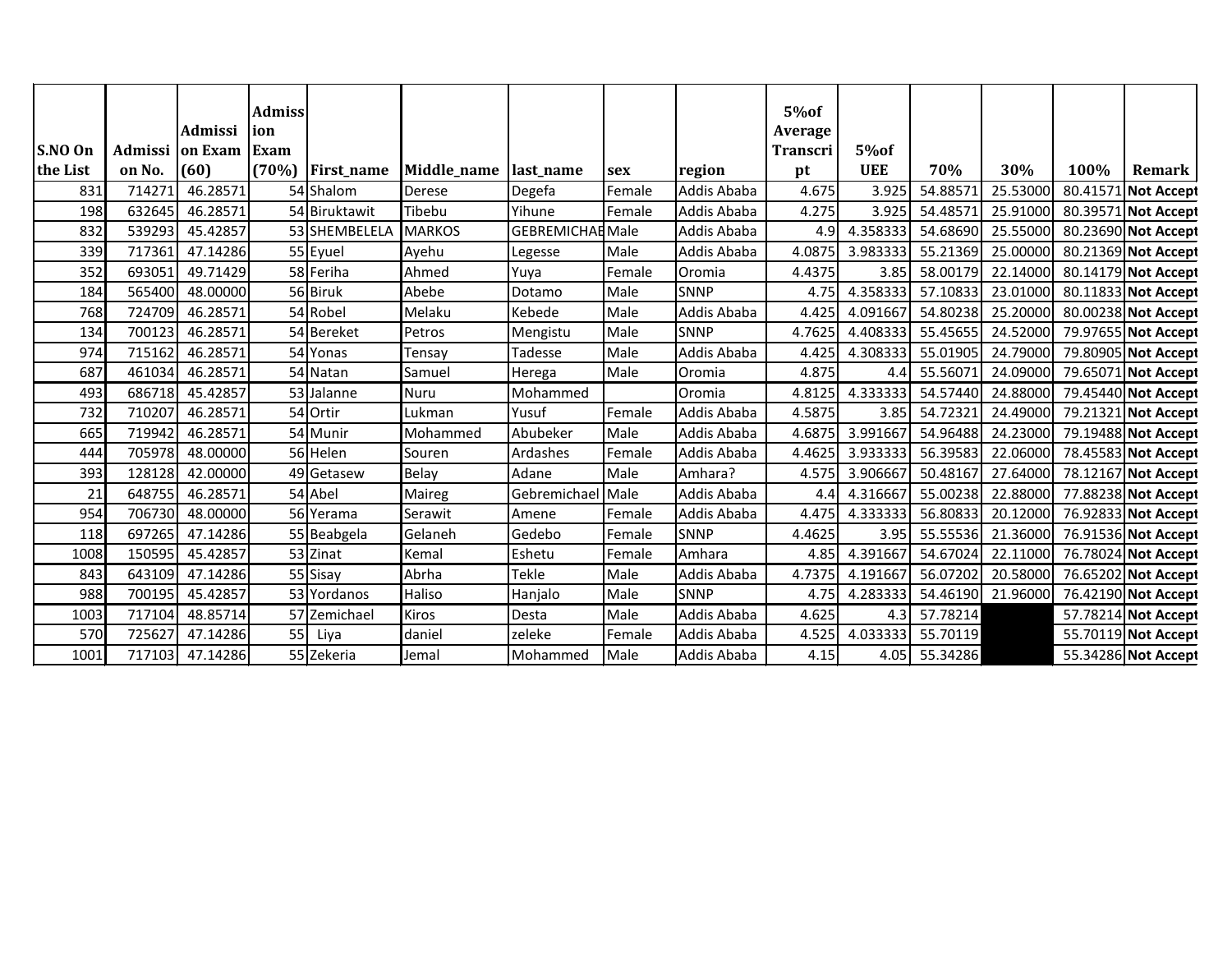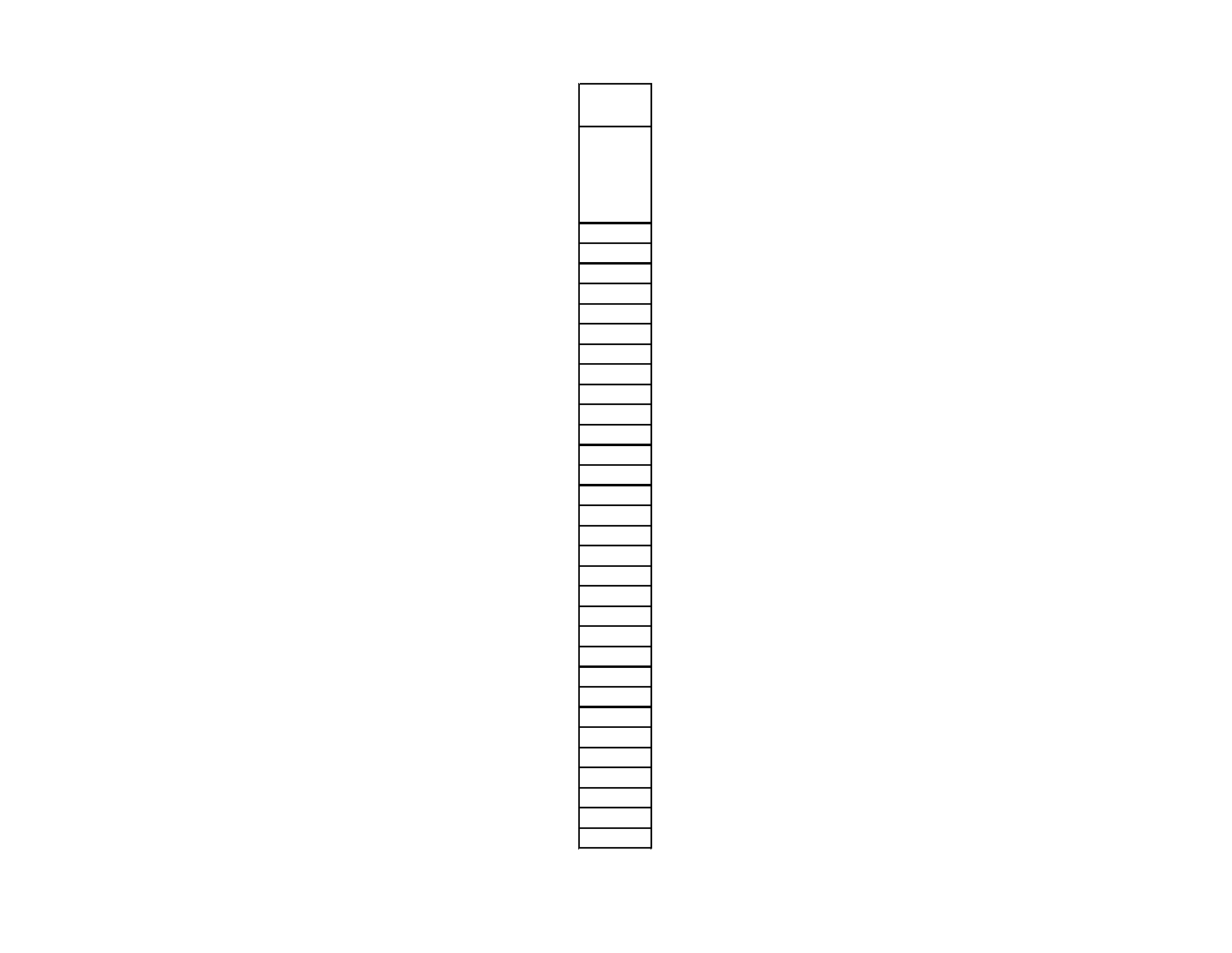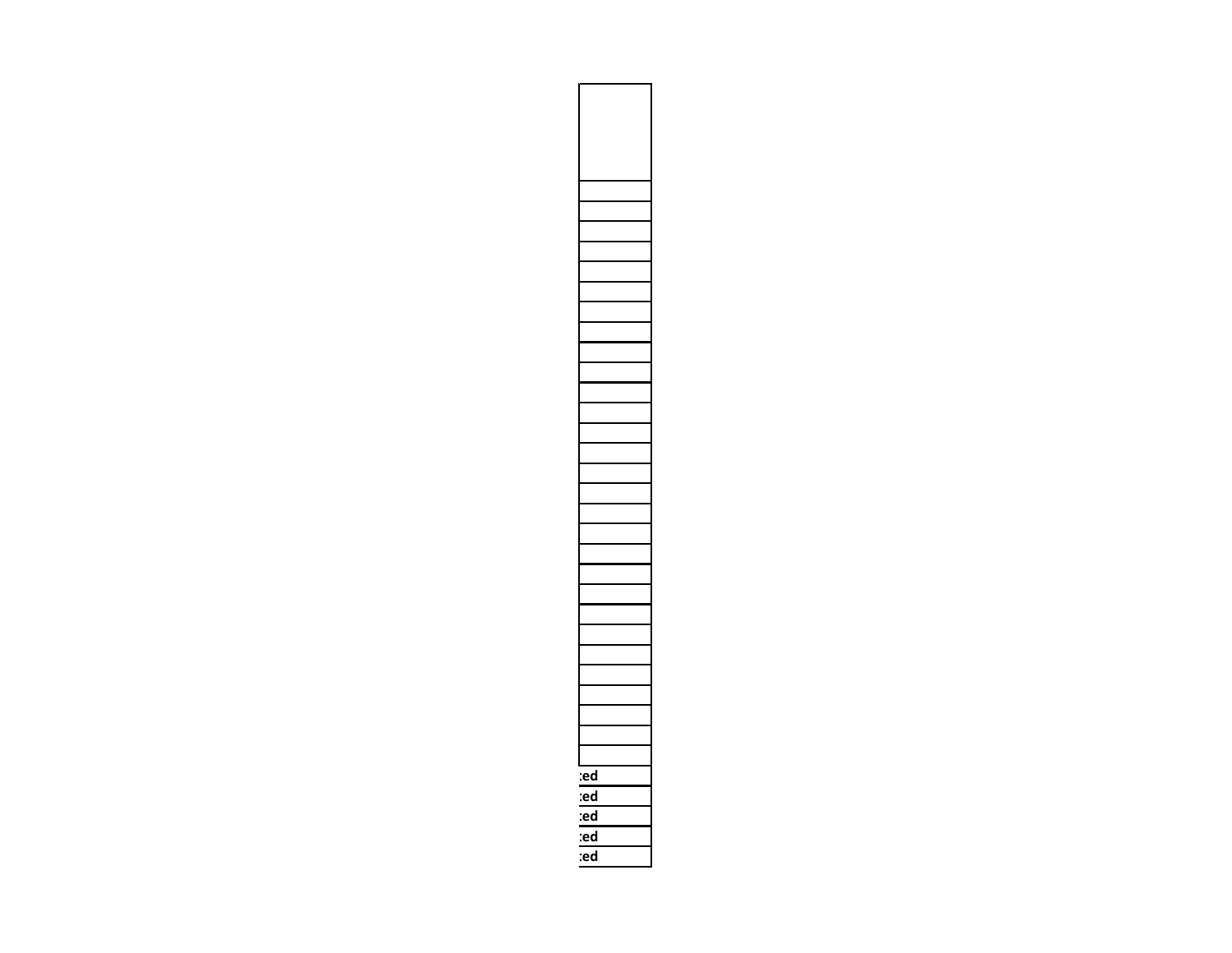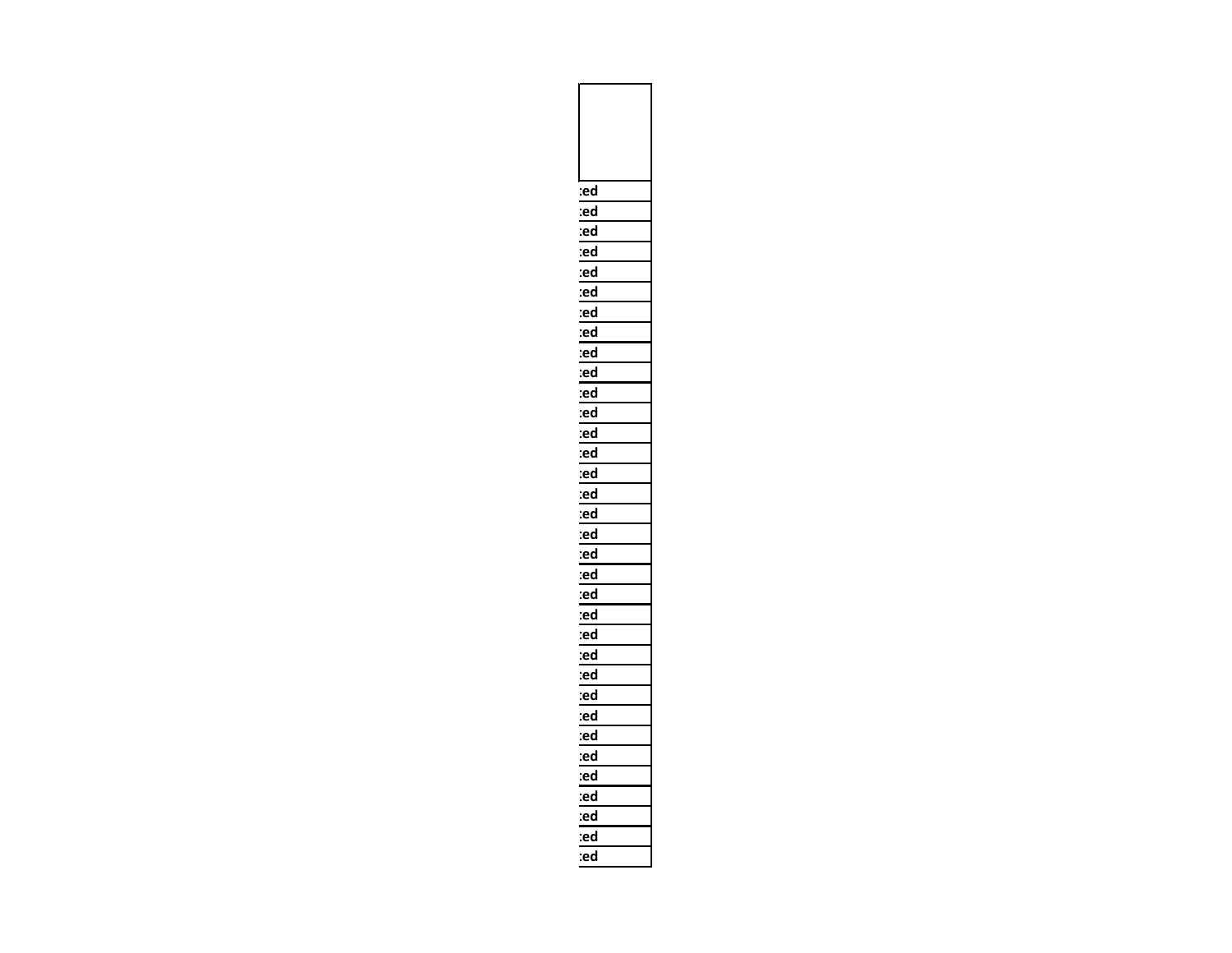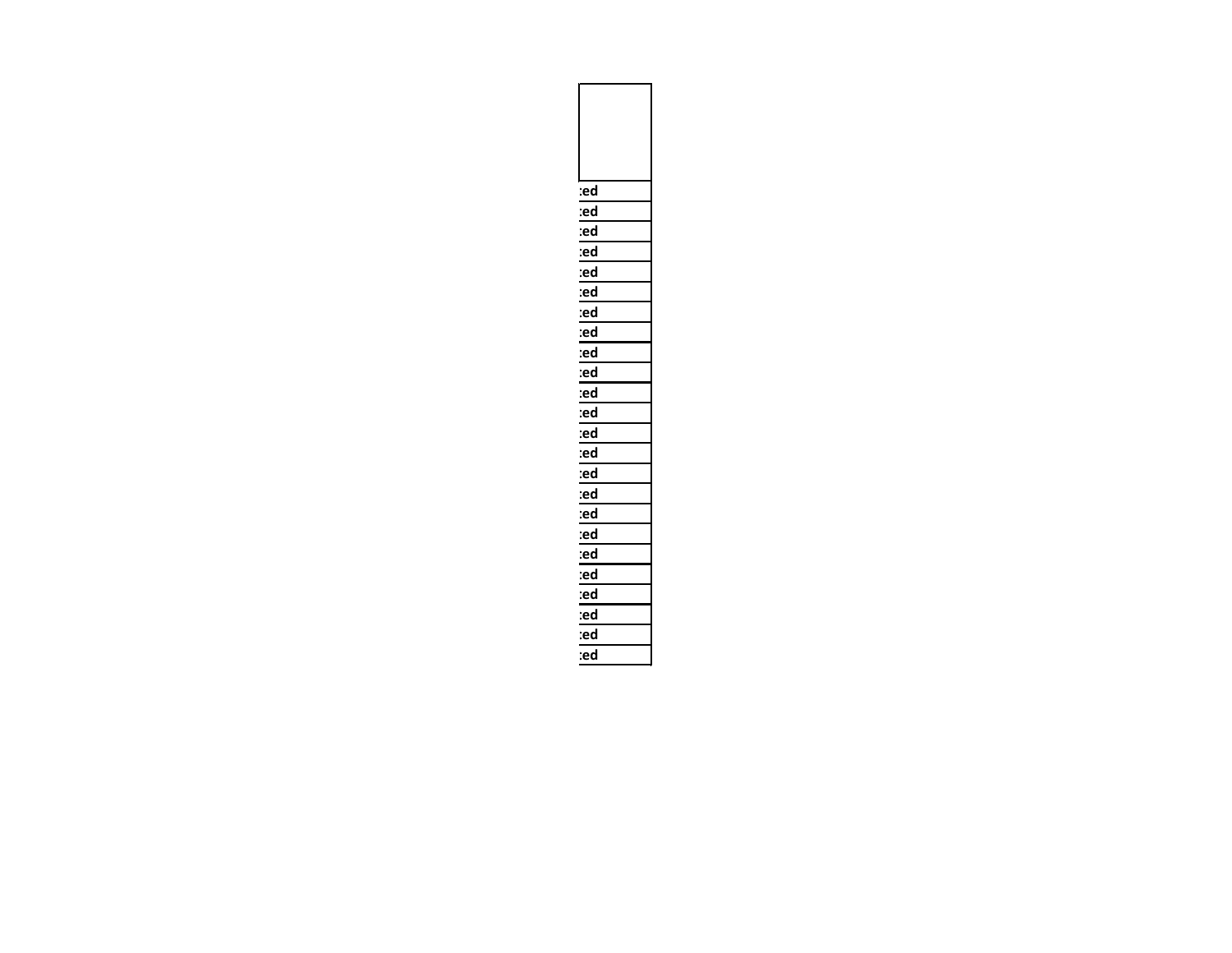|                      |                                                                                                                                                                                                                                         |          |  |            |                      |         |      |      | STUDENTS FROM AFAR(EMERGING) REGION |  |                |                                              |  |                                |
|----------------------|-----------------------------------------------------------------------------------------------------------------------------------------------------------------------------------------------------------------------------------------|----------|--|------------|----------------------|---------|------|------|-------------------------------------|--|----------------|----------------------------------------------|--|--------------------------------|
| $SNO$ On<br>the List | 5%of<br>Admissi Admission<br>Average<br>Admissi on Exam Exam<br>Middle n last nam<br>$5%$ of<br>Transcri<br>First na<br>70%<br>30%<br>100%<br>(70%)<br><b>UEE</b><br>on No. $(60)$<br>Remark<br>region<br>me<br>pt<br>ame<br><b>sex</b> |          |  |            |                      |         |      |      |                                     |  |                |                                              |  |                                |
| <b>757</b>           | 6937                                                                                                                                                                                                                                    | 36.85714 |  | 43 Remedan | <b>Bashi</b>         | Ebrahim | Male | Afar | 4.425                               |  |                | 3.983333 45.26548 28.08000 73.34548 Accepted |  |                                |
| 957                  | 6984                                                                                                                                                                                                                                    | 33.42857 |  | 39 YILKAL  | <b>BELACHEWGEDIF</b> |         | Male | Afar | 4.7125                              |  | 3.775 41.91607 |                                              |  | 26.04000 67.95607 Not Accepted |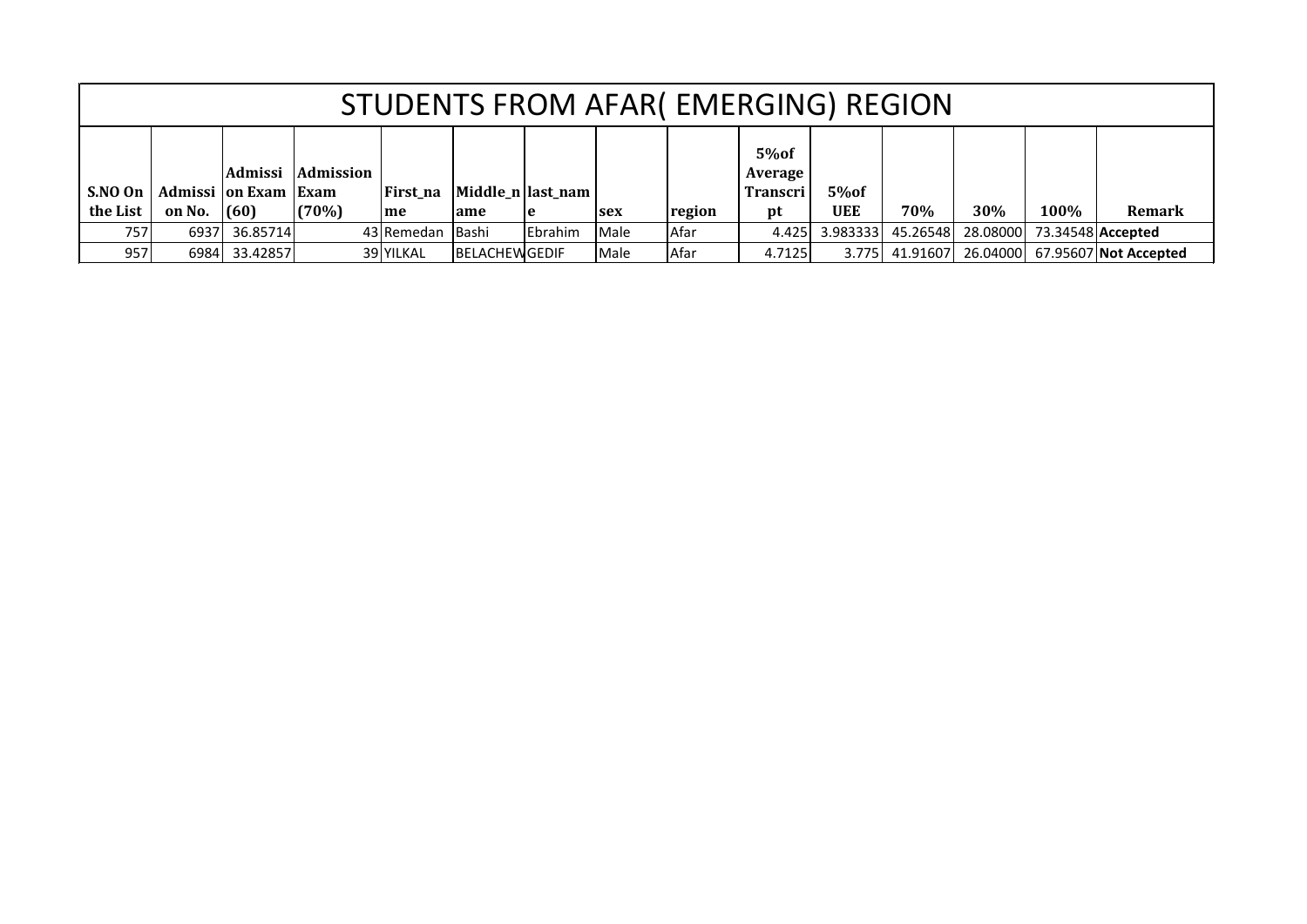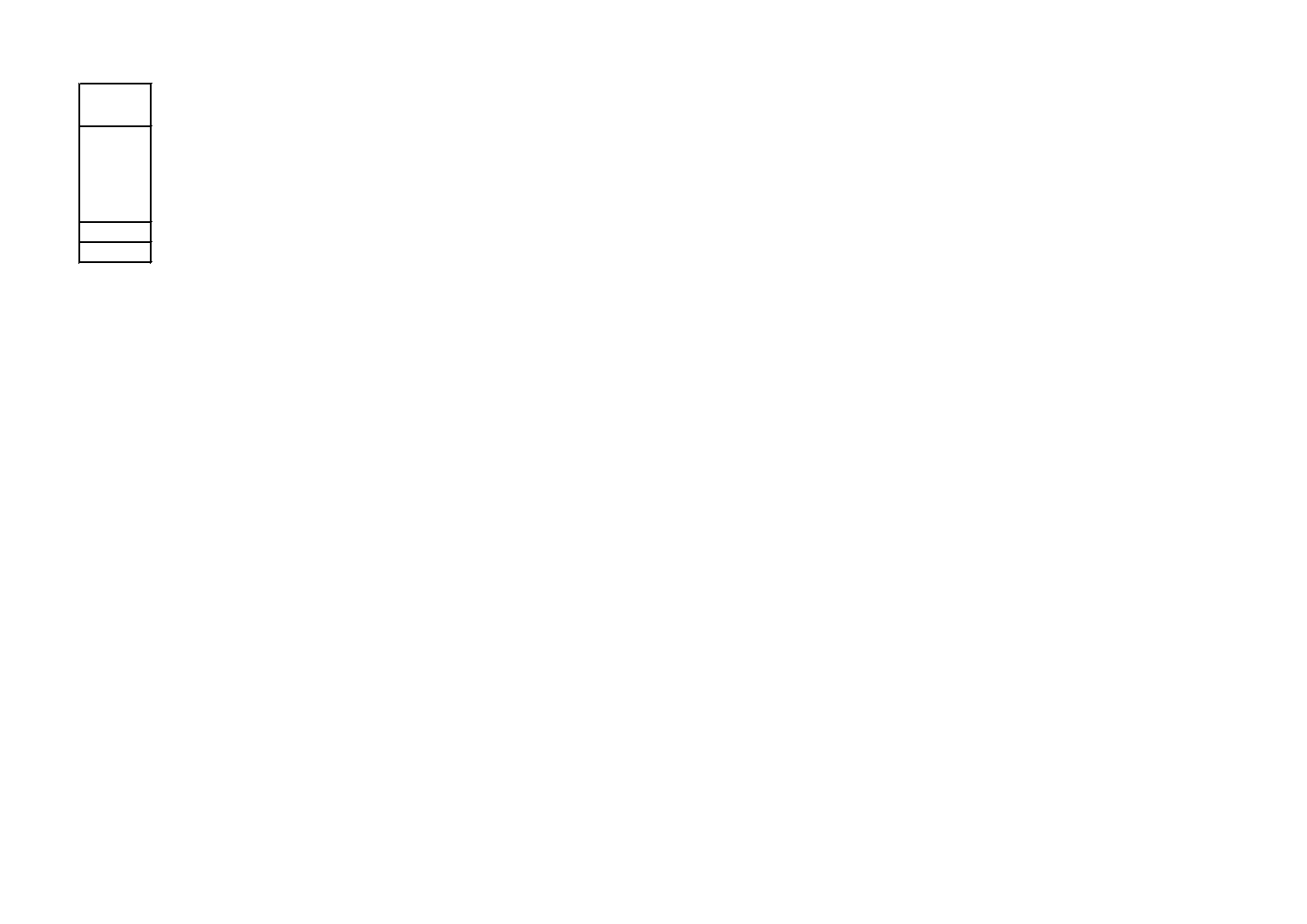|                       |                                                                                                                                                                                                                                                             |                 |  |             | STUDENTS FROM BENISHANGUL GUMUZ (EMREGING) REGION |            |      |         |        |       |                   |          |                       |
|-----------------------|-------------------------------------------------------------------------------------------------------------------------------------------------------------------------------------------------------------------------------------------------------------|-----------------|--|-------------|---------------------------------------------------|------------|------|---------|--------|-------|-------------------|----------|-----------------------|
| S.NO On  <br>the List | $5%$ of<br>Admissi Admissi<br>Average<br>Admissi on Exam on Exam<br>5%of<br><b>Transcri</b><br>70%<br>30%<br>100%<br>(60)<br>(70%)<br>Middle_name<br><b>UEE</b><br><b>First_name</b><br>on No.<br><b>Remark</b><br>last_name<br>region<br>pt<br><b>Isex</b> |                 |  |             |                                                   |            |      |         |        |       |                   |          |                       |
| 94                    |                                                                                                                                                                                                                                                             | 493994 32.57143 |  | 38 Asherif  | Almamun                                           | Abdulkadir | Male | $B-G$   | 4.6875 |       | 3.895833 41.15476 | 23.80000 | 64.95476 Accepted     |
| 891                   |                                                                                                                                                                                                                                                             | 493993 36.85714 |  | 43 Aschalew | Muleta                                            | Darge      | Male | $ B-G $ | 4.475  | 3.95I | 45.28214          | 19.08000 | 64.36214 Not Accepted |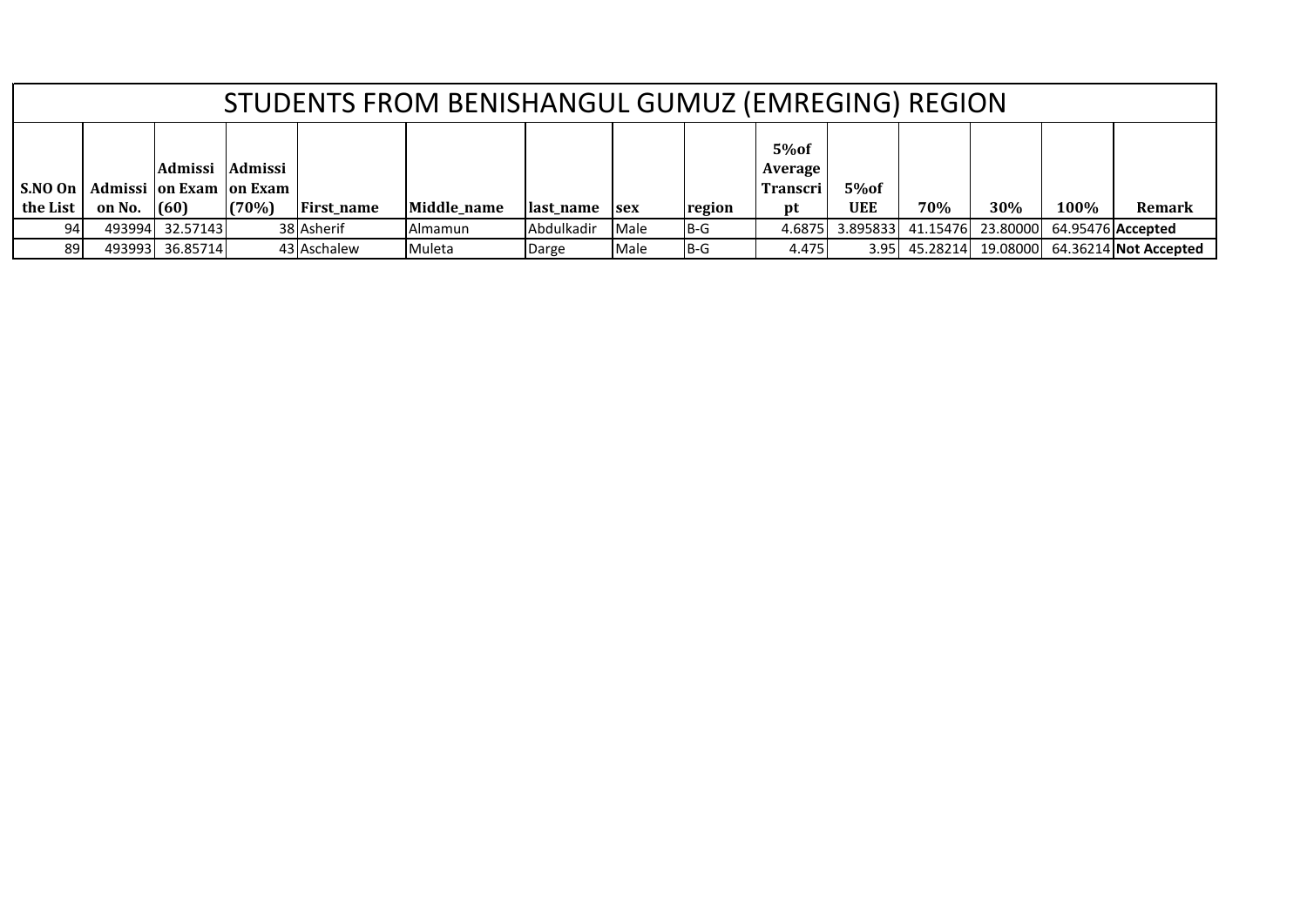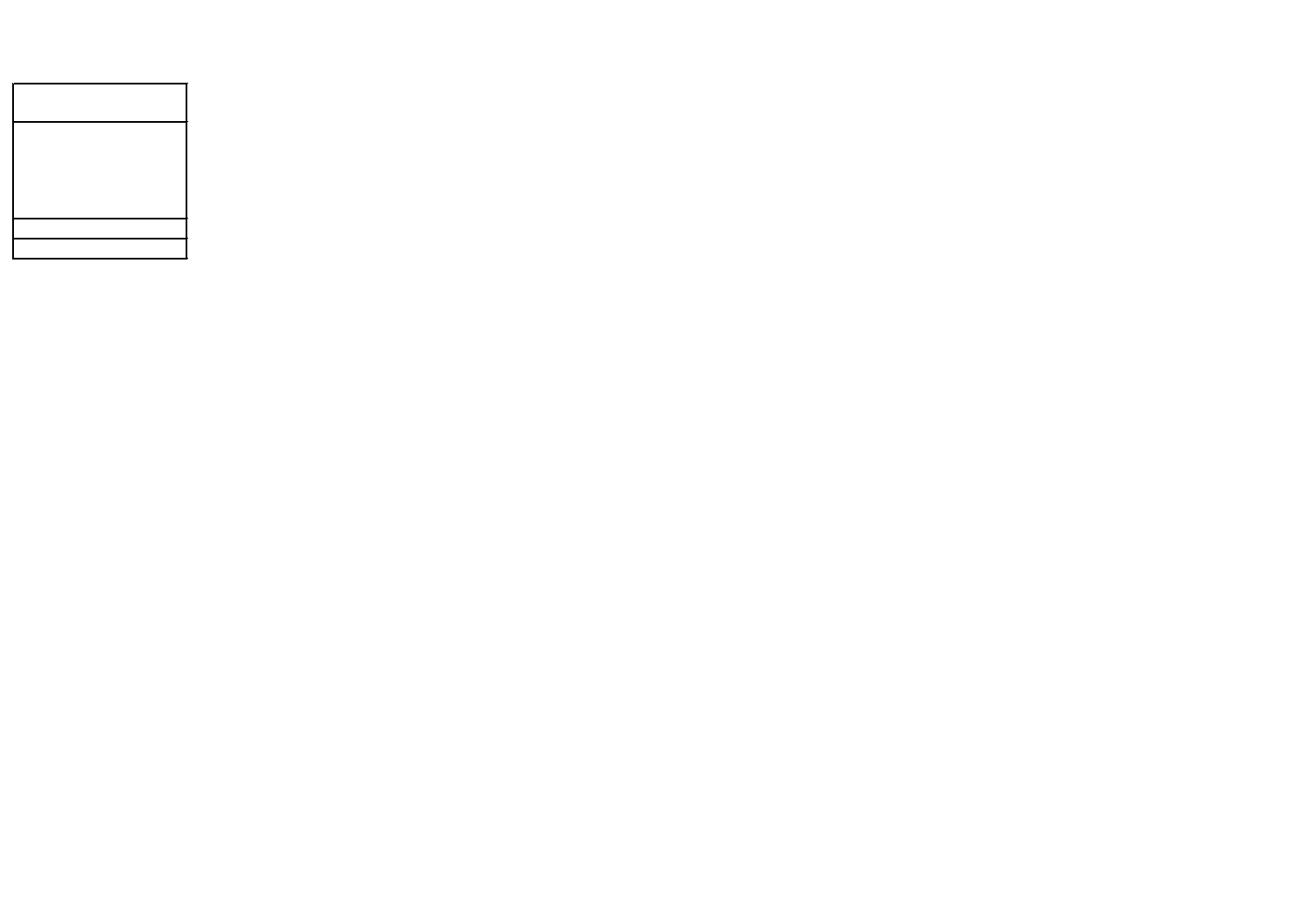|                     |        |                         |                                           |           |                          | STUDENTS FROM SOLAMI (EMERGING) REGION |        |         |                                    |                    |          |          |      |                       |
|---------------------|--------|-------------------------|-------------------------------------------|-----------|--------------------------|----------------------------------------|--------|---------|------------------------------------|--------------------|----------|----------|------|-----------------------|
| S.NO On<br>the List | on No. | Admissi Admissi<br>(60) | Admissi on Exam on Exam First_na<br>(70%) | me        | Middle_n last_nam<br>ame | e                                      | sex    | region  | 5% of<br>Average<br>Transcri<br>pt | 5%of<br><b>UEE</b> | 70%      | 30%      | 100% | Remark                |
| 59                  |        | 695570 41.14286         |                                           | 48 Aisha  | Ahmed                    | Mohamme Female                         |        | Somali  | 4.0875                             | 3.833333           | 49.06369 | 27.08000 |      | 76.14369 Accepted     |
| 115                 | 695338 | 36.85714                |                                           | 43 Barkad | Muktar                   | Abdi                                   | Male   | Somalia | 4.675                              | 3.875              | 45.40714 | 26.14000 |      | 71.54714 Not accepted |
| 425                 | 696259 | 34.28571                |                                           | 40 Hanan  | Berhanu                  | Dirissa                                | Female | Somali  | 4.525                              | 3.841667           | 42.65238 | 23.30000 |      | 65.95238 Accepted     |
|                     |        |                         |                                           |           |                          |                                        |        |         |                                    |                    |          |          |      |                       |
|                     |        |                         |                                           |           |                          |                                        |        |         |                                    |                    |          |          |      |                       |
|                     |        |                         |                                           |           |                          |                                        |        |         |                                    |                    |          |          |      |                       |
|                     |        |                         |                                           |           |                          |                                        |        |         |                                    |                    |          |          |      |                       |
|                     |        |                         |                                           |           |                          |                                        |        |         |                                    |                    |          |          |      |                       |
|                     |        |                         |                                           |           |                          |                                        |        |         |                                    |                    |          |          |      |                       |
|                     |        |                         |                                           |           |                          |                                        |        |         |                                    |                    |          |          |      |                       |
|                     |        |                         |                                           |           |                          |                                        |        |         |                                    |                    |          |          |      |                       |
|                     |        |                         |                                           |           |                          |                                        |        |         |                                    |                    |          |          |      |                       |
|                     |        |                         |                                           |           |                          |                                        |        |         |                                    |                    |          |          |      |                       |
|                     |        |                         |                                           |           |                          |                                        |        |         |                                    |                    |          |          |      |                       |
|                     |        |                         |                                           |           |                          |                                        |        |         |                                    |                    |          |          |      |                       |
|                     |        |                         |                                           |           |                          |                                        |        |         |                                    |                    |          |          |      |                       |
|                     |        |                         |                                           |           |                          |                                        |        |         |                                    |                    |          |          |      |                       |
|                     |        |                         |                                           |           |                          |                                        |        |         |                                    |                    |          |          |      |                       |
|                     |        |                         |                                           |           |                          |                                        |        |         |                                    |                    |          |          |      |                       |
|                     |        |                         |                                           |           |                          |                                        |        |         |                                    |                    |          |          |      |                       |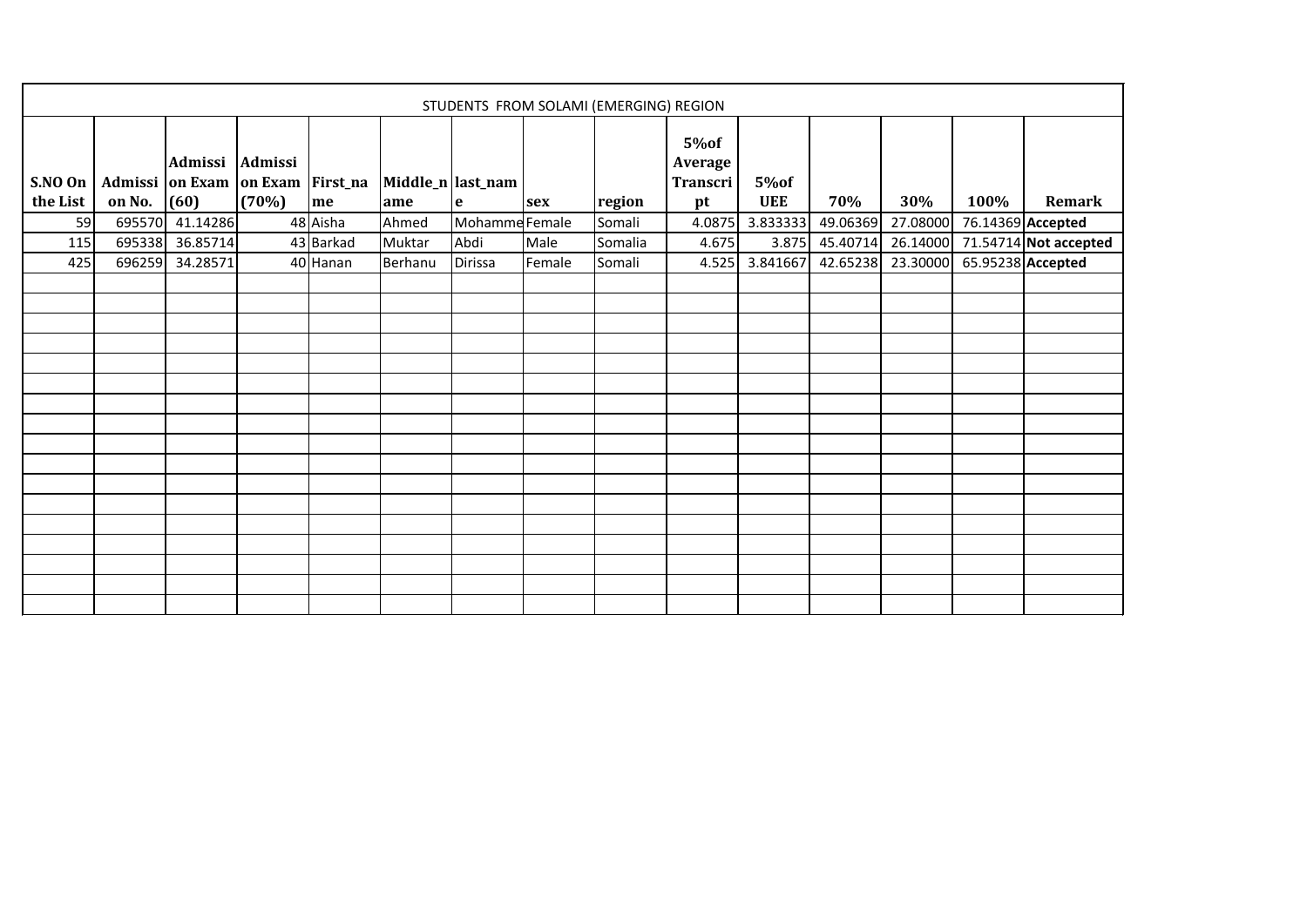|                         |                                                                                                                                                                                      |                 |  |           | STUDENTS FROM GAMBELLA (EMERGING) REGION |               |      |          |                    |                                                         |  |  |  |               |  |
|-------------------------|--------------------------------------------------------------------------------------------------------------------------------------------------------------------------------------|-----------------|--|-----------|------------------------------------------|---------------|------|----------|--------------------|---------------------------------------------------------|--|--|--|---------------|--|
| $\vert$ S.NO On $\vert$ |                                                                                                                                                                                      | Admissi Admissi |  |           |                                          |               |      |          | $5%$ of<br>Average |                                                         |  |  |  |               |  |
| the List                | Admissi on Exam on Exam First na Middle n last nam<br>$5%$ of<br>Transcri<br>(70%)<br>70%<br>30%<br>100%<br>on No. $(60)$<br><b>UEE</b><br>Ime<br>region<br>pt<br>lame<br><b>Sex</b> |                 |  |           |                                          |               |      |          |                    |                                                         |  |  |  | <b>Remark</b> |  |
| 934                     |                                                                                                                                                                                      | 618827 38.57143 |  | 45 Yared  | Berhanu                                  | <b>Dibaba</b> | Male | Gambella |                    | 4.225 3.833333 46.62976 23.60000 70.22976 Accepted      |  |  |  |               |  |
| 243                     |                                                                                                                                                                                      | 619189 35.14286 |  | 41 Daniel | Okweir                                   | Ojulu         | Male | Gambella |                    | 4.3125 3.833333 43.28869 26.72000 70.00869 Not Accepted |  |  |  |               |  |
|                         |                                                                                                                                                                                      |                 |  |           |                                          |               |      |          |                    |                                                         |  |  |  |               |  |
|                         |                                                                                                                                                                                      |                 |  |           |                                          |               |      |          |                    |                                                         |  |  |  |               |  |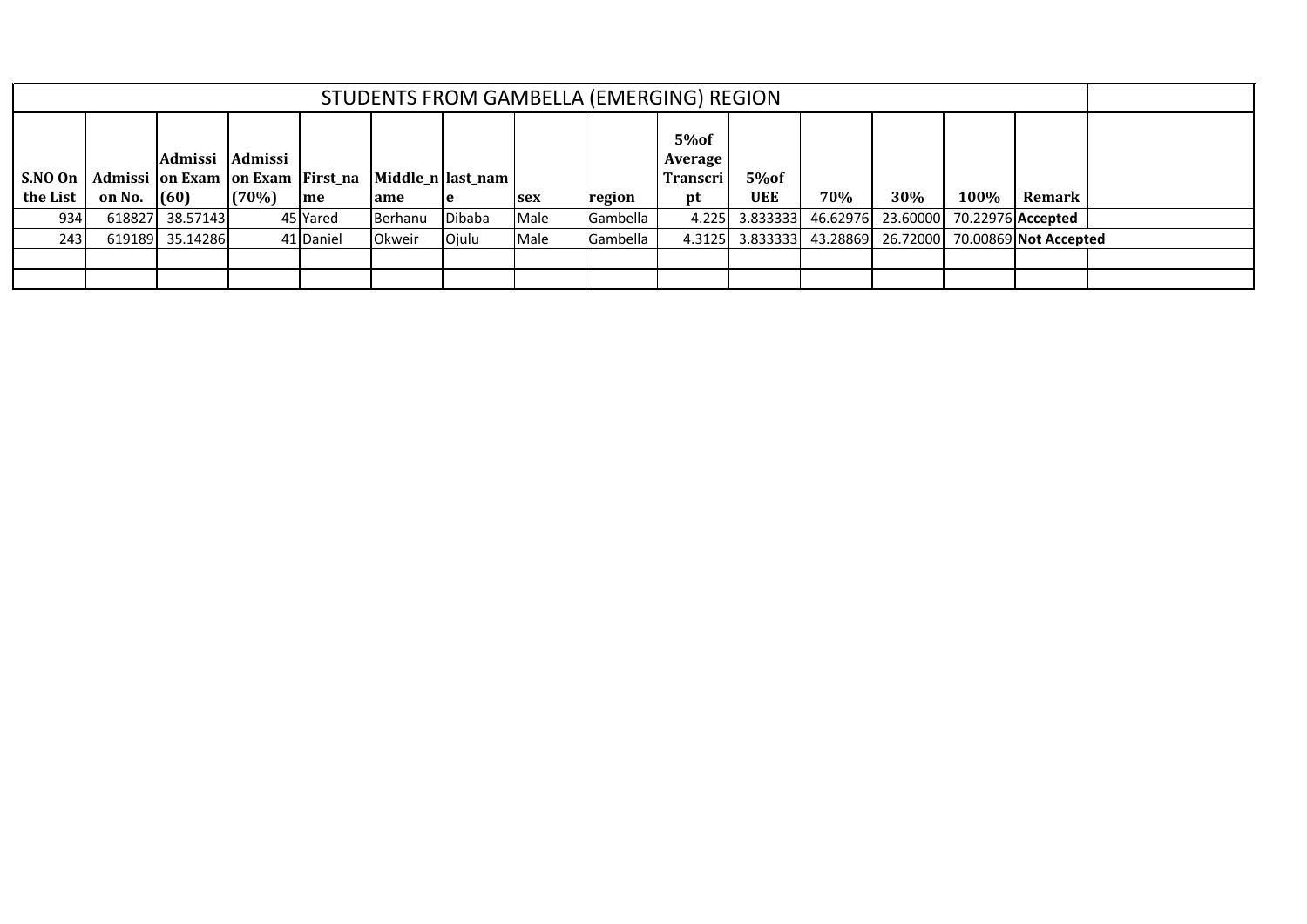|                     |                                                                                                                                                                                                                                                                                                  |          |  |          |               |             |        |        |         | STUDENTS FROM WAGIMRA (EMERGING) ZONE |          |          |          |  |                                                |
|---------------------|--------------------------------------------------------------------------------------------------------------------------------------------------------------------------------------------------------------------------------------------------------------------------------------------------|----------|--|----------|---------------|-------------|--------|--------|---------|---------------------------------------|----------|----------|----------|--|------------------------------------------------|
| S.NO On<br>the List | 5% of<br>Admissi Admissi<br>Average<br>Admission on Exam on Exam First_na<br>Middle_n last_nam<br><b>Transcri</b><br>$5%$ of<br>70%<br>100%<br>region<br><b>UEE</b><br>30%<br>(70%)<br>No.<br>(60)<br>Remark  <br>me<br>ame<br>zone<br><b>sex</b><br>pt<br>ı e<br>75.40167 Accepted<br>49 Rediet |          |  |          |               |             |        |        |         |                                       |          |          |          |  |                                                |
| 747I                | 130779                                                                                                                                                                                                                                                                                           | 42.00000 |  |          | Degefa        | Shigute     | Female | Amhara |         | 4.3875                                | 4.114167 | 50.50167 | 24.90000 |  |                                                |
| 783                 | 130781                                                                                                                                                                                                                                                                                           | 35.14286 |  | 41 SALIH | <b>TAREKE</b> | MUHAMM Male |        | Amhara | Wagimra | 4.325                                 |          |          |          |  | 4.035833 43.50369 19.86000 63.36369 Not Accept |
|                     |                                                                                                                                                                                                                                                                                                  |          |  |          |               |             |        |        |         |                                       |          |          |          |  |                                                |
|                     |                                                                                                                                                                                                                                                                                                  |          |  |          |               |             |        |        |         |                                       |          |          |          |  |                                                |
|                     |                                                                                                                                                                                                                                                                                                  |          |  |          |               |             |        |        |         |                                       |          |          |          |  |                                                |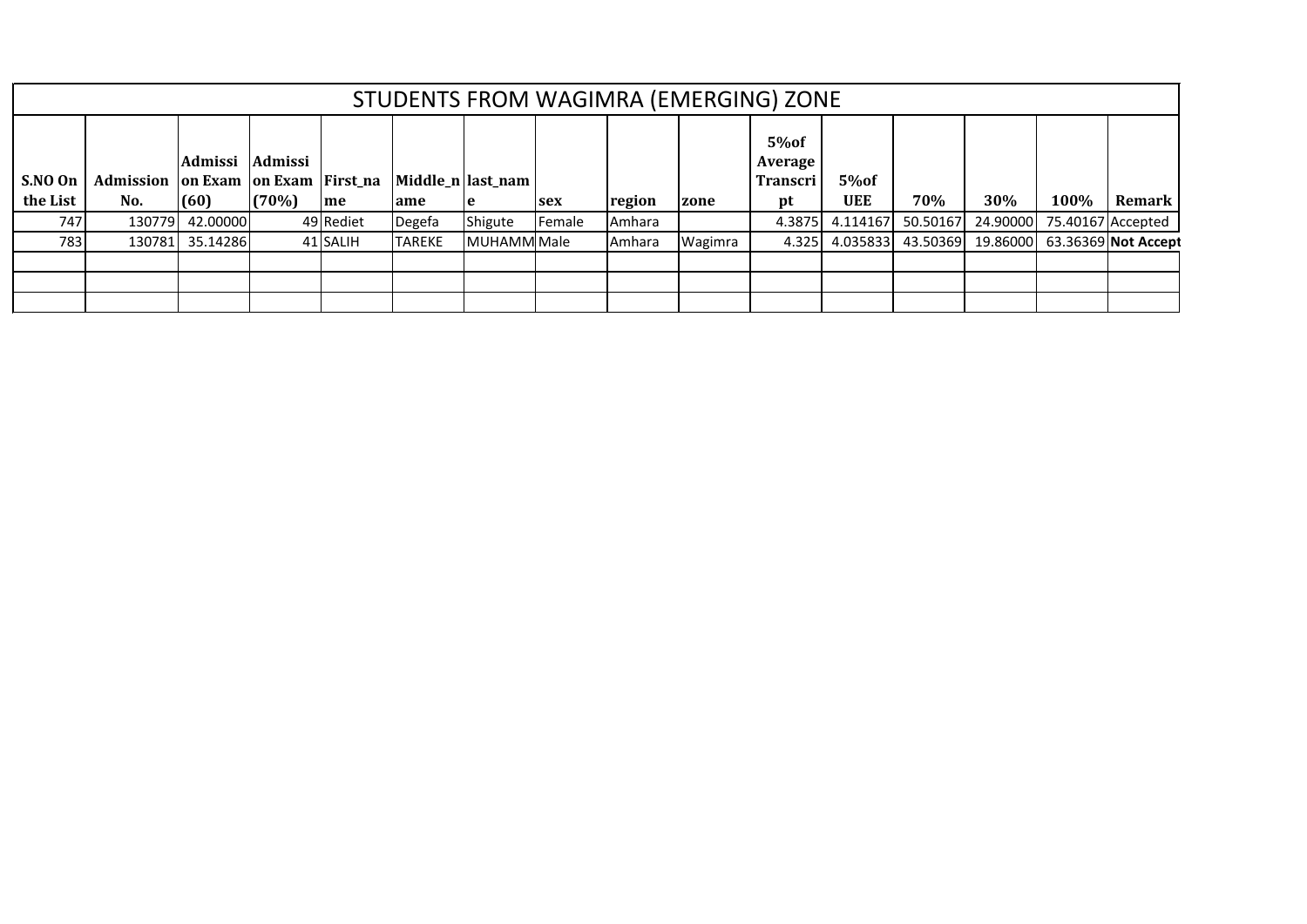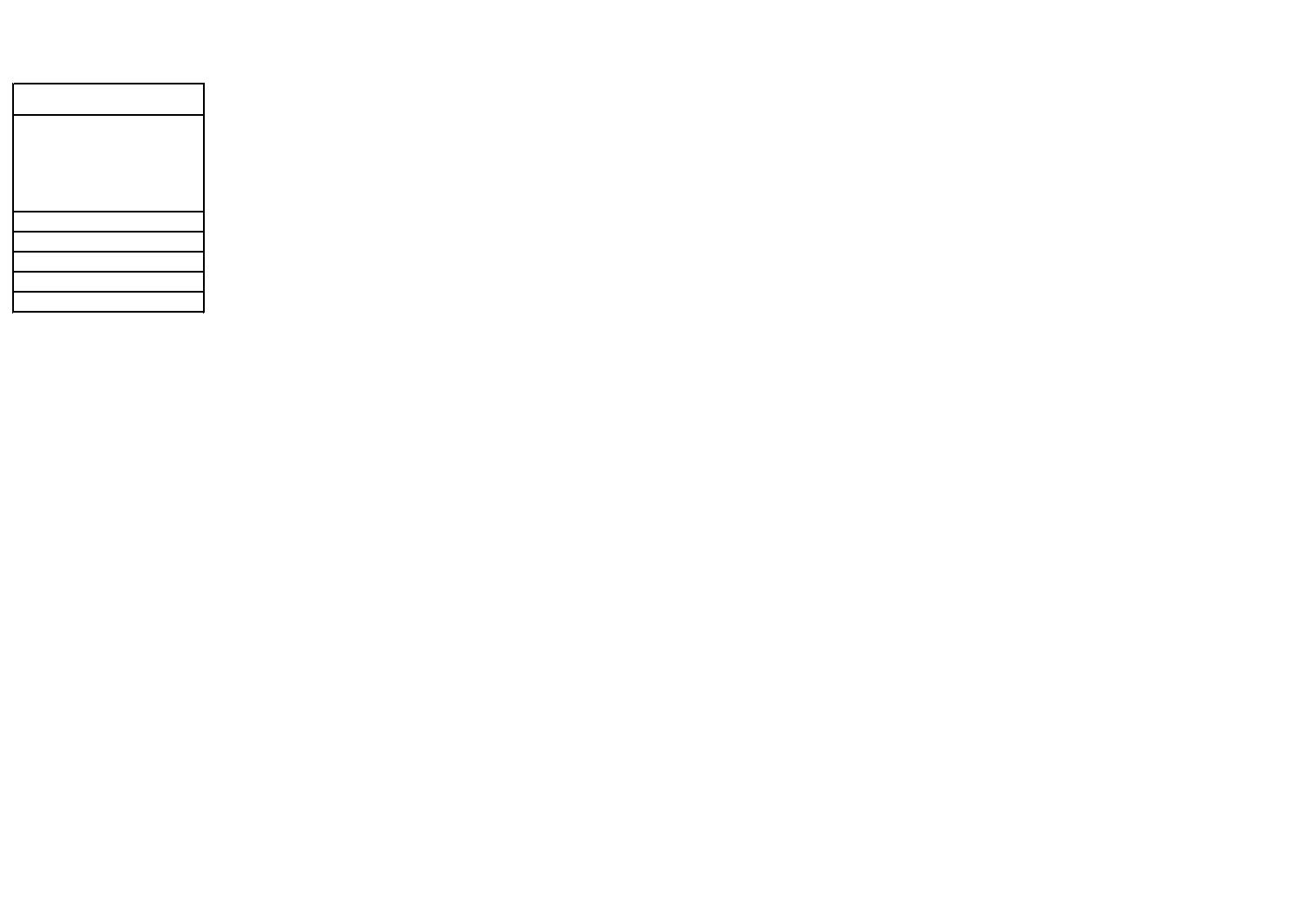|          |                                                                                                                                                                                                                                                                                                               |          |  |          |         |        |        |                |        | STUDENTS FROM BORENA (EMERGING) REGION |          |  |  |  |                                         |
|----------|---------------------------------------------------------------------------------------------------------------------------------------------------------------------------------------------------------------------------------------------------------------------------------------------------------------|----------|--|----------|---------|--------|--------|----------------|--------|----------------------------------------|----------|--|--|--|-----------------------------------------|
| the List | 5% of<br>Admissi Admissi<br>Average<br>S.NO On   Admission   on Exam   on Exam   First_na<br>Transcri<br>$5%$ of<br>Middle n last nam<br>30%<br>70%<br>100%<br>(70%)<br><b>UEE</b><br>(60)<br><b>Remark</b><br>No.<br>region<br>me<br>pt<br>lame<br><b>sex</b><br>zone<br>49.08155 28.51000 77.59155 Accepted |          |  |          |         |        |        |                |        |                                        |          |  |  |  |                                         |
| 910      | 224877                                                                                                                                                                                                                                                                                                        | 40.28571 |  | 47 Tsion | Abebayo | Deneke | Female | <b>IOromia</b> | Borena | 4.7875                                 | 4.008333 |  |  |  |                                         |
| 557      | 225543                                                                                                                                                                                                                                                                                                        | 41.14286 |  | 48 LIBAN | TURA    | HUKA   | Male   | Oromia         | Borena | 4.6875                                 | 3.983333 |  |  |  | 49.81369 23.35000 73.16369 Not Accepted |
|          |                                                                                                                                                                                                                                                                                                               |          |  |          |         |        |        |                |        |                                        |          |  |  |  |                                         |
|          |                                                                                                                                                                                                                                                                                                               |          |  |          |         |        |        |                |        |                                        |          |  |  |  |                                         |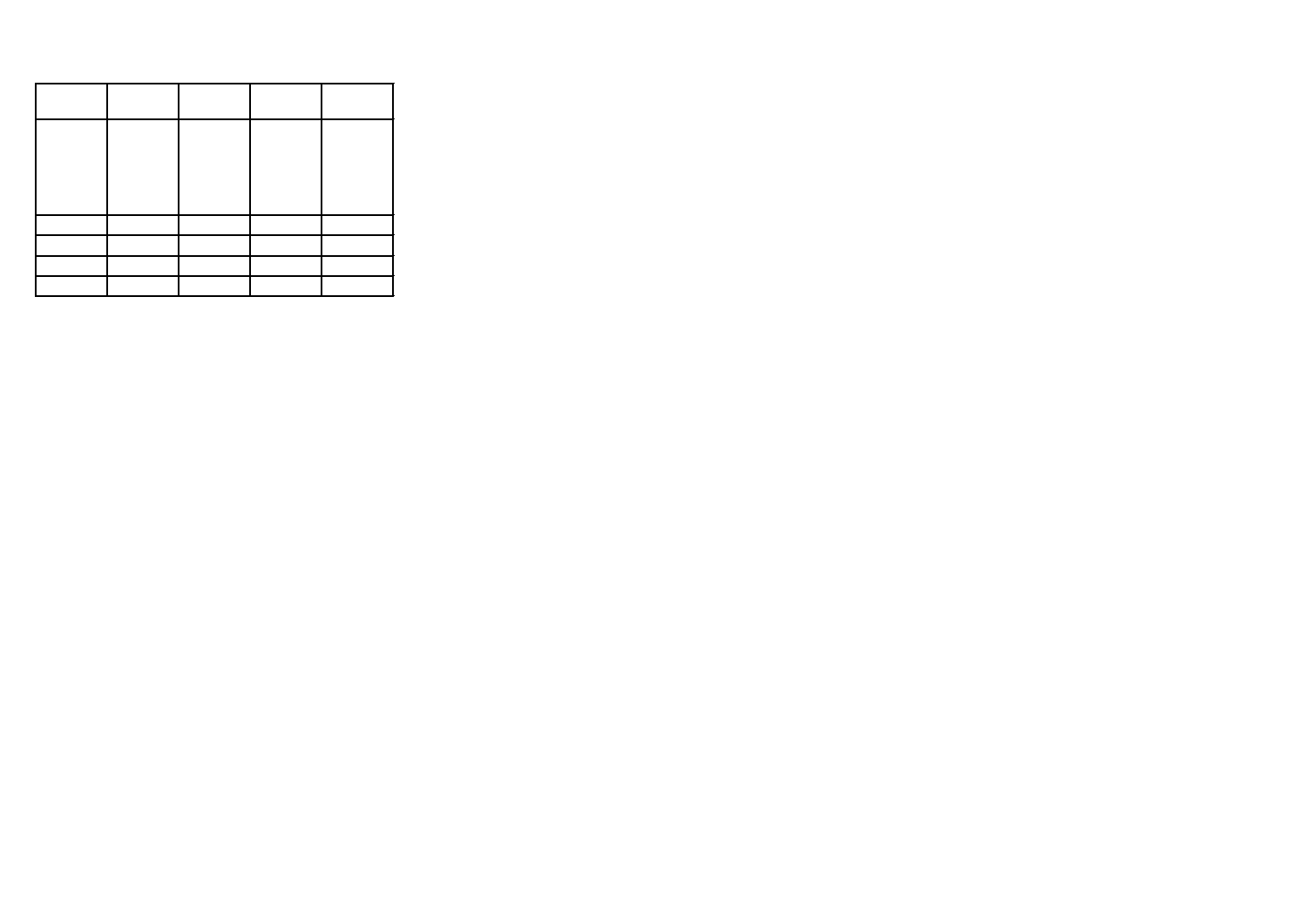|     | STUDENTS FROM SOUTH OMO (EMERGING) REGION |          |                             |                   |               |                   |            |             |           |                                    |            |                |          |
|-----|-------------------------------------------|----------|-----------------------------|-------------------|---------------|-------------------|------------|-------------|-----------|------------------------------------|------------|----------------|----------|
|     |                                           | n Exam   | Admissio Admissio<br>n Exam |                   |               |                   |            |             |           | 5%of<br>Average<br><b>Transcri</b> | $5%$ of    |                |          |
| No. | Admission No. (60)                        |          | (70%)                       | <b>First_name</b> | Middle_name   | last_name         | <b>sex</b> | region      | zone      | pt                                 | <b>UEE</b> | 70%            | 30%      |
| 303 | 576219                                    | 44.57143 |                             | 52 ENATFANTA      | <b>TADEGE</b> | <b>GENTA</b>      | Female     | <b>SNNP</b> | South Omd | 4.725                              |            | 4.325 53.62143 | 25.03000 |
| 169 | 700020                                    | 42.00000 |                             | 49 Bezawit        | Henok         | Abera             | Female     | <b>SNNP</b> | South Omd | 4.4875                             |            | 50.48750       | 23.43000 |
| 458 | 700024                                    | 41.14286 |                             | 48 Hibst          | Sime          | <b>IManekuleh</b> | Female     | <b>SNNP</b> | South Omo | 4.575                              | 4.016667   | 49.73452       | 23.13000 |
| 933 | 700038                                    | 40.28571 |                             | 47 Yared          | Birhanu       | Tolosa            | Male       | <b>SNNP</b> | South Omd | 4.4375                             | 3.983333   | 48.70655       | 23.41000 |